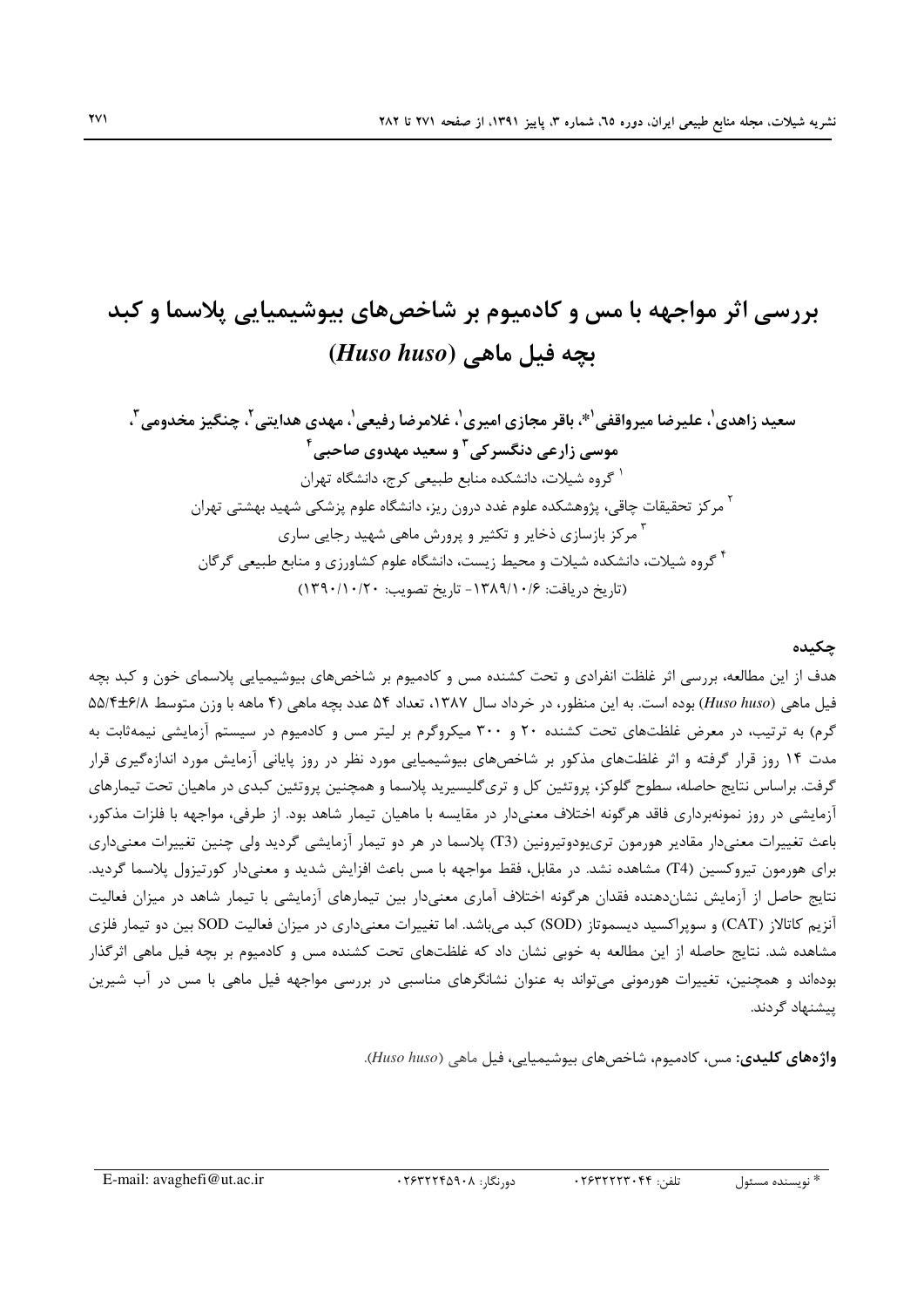باعث اختلالات ترشحي سيستم هورموني درون ريز بين كليوى (Gravel et al., 2005) و القاء يا بازدارندگى فعالیت آنزیمهای آنتی|کسیدان مثل کاتالاز و سوپراکسید دیسموتاز و ایجاد استرس اکسایشی میشود .(De la Torre  $et$  al., 2000)

دریای خزر، به عنوان یکی از بومسازگانهای بسته بسیار مهم نیمکره شمالی، مامن و زیستگاه گونههای آبزی با ارزشی همچون ماهیان خاویاری است Khodorevskaya) et al., 1997). در سال های اخیر، شاهد افزایش نگرانی ها در اثر ورود مقادیر متنابهی از آلایندهها همچون ارگانوکلرينها و فلزات سنگين به اين دريا و تجمع آنها در بدن آبزیان با ارزش آن بودهایم (Karpinsky, 1992; Ecotoxicological Study, 2002 Kajiwara et al., .2003; Moore et al., 2003; Agusa et al., 2004) همچنین گزارشهای موجود نشاندهنده افزایش بیش از حد غلظت این فلزات در رودخانهها ..Charkhabi et al (2006) 2005; Saeedi et al., 2006، مصبها و رسوبات ساحلى (Saeedi and Karbassi, 2006; Parizanganeh et al., (Pourang et <sub>e</sub> تالابهای 2008; Saeedi et al., 2010) al., 2010) جنوبی این دریا میباشد. جالب آنکه شیلات ایران، در راستای رسالت خود در امر بازسازی ذخایر دریا، برخی از این رودخانههای مستعد حوزه جنوبی را مورد استفاده قرار مىدهد. ماهيان تكثير شده، قبل از ورود به دریا، مراحل حساسی از زندگی خود را در محیطهایی میگذرانند که در برخی از آنها، به ویژه در ماههای انجام عمل رهاسازی، غلظت آلایندههایی همچون فلزات در آب یا رسوب، بالاتر از حدود مجاز میباشد .Saeedi et al.,  $.2006)$ 

فیل ماهی (Huso huso) یکی از گونههای مهم ماهیان خاویاری دریای خزر است که به دلیل خاویار و گوشت با ارزش از اهمیت بسزایی از نظر شیلاتی و بومشناختی برخوردار مى باشد. امروزه بهرغم تلاش هاى گسترده شیلات ایران و کشورهای همسایه، نسل این ماهی در (Khodorevskaya et al., استانه انقراض قرار دارد) (1997. كارشناسان، آلودگیهای محیطی را یکی از عوامل

#### مقدمه

امروزه ورود مداوم آلایندههای زیستمحیطی به بومسازگانهای آبی، این محیطها را به شدت آسیبپذیر نموده و آنها را به انباری برای این مواد تنش;ا و خطرناک مبدل ساخته است (Lawrence and Elliott, 2003). یکی از گروههای اصلی این آلایندهها، فلزات میباشند که به عنوان آلایندههای غیرقابل تجزیه، برای مدتهای طولانی در بومسازگانهای آبی باقی میمانند و تعادل شيميايي آنها را مختل مي كنند. غلظت بالاي فلزات موجب تهدید حیات آبزیان میشود و غلظتهای پایین نیز با ایجاد تجمع زیستی در بدن انواع موجودات آبزی، سلامت و در سطح بالاتر، پایداری جمعیت آنها را به خطر می|ندازد (Di Giulio and Hinton, 2008).

فلز ریزمغذی مس اهمیت شایانی برای موجودات زنده دارد و در ساختار آنزیمهایی همچون دوپامین بتا-هیدروکسیلاز و سوپراکسید دیسموتاز مس- روی (حذف , ادیکال آزاد) وجود دارد (Aaseth and Norseth, 1986). همچنین امروزه این فلز، از کاربردهای قابل توجهی در محیطهای آبی و صنعت آبزی پروری به عنوان ماده درمانی، جلبککش و … برخوردار شده است (MacKenzie, 1961; Havens, 1994). با اين وجود، مس در غلظتهای فراتر از حد نیاز، اختلالات متعددی را در سطوح مختلف بدن ماهیان ایجاد میکند. مس به عنوان آنتاگونیست عنصر حیاتی سدیم، بر فعالیت آنزیمهای تنظیم کننده یونی مثل پمپ سدیم پتاسیم آتپآزه و در نتیجه غلظت یونی بافتها به ویژه بافتهای دخیل در امر تنظیم اسمزی اثرگذار است Pelgrom et) et al., 1998) و نيز تغييرات بيوشيميايي و al., 1995; Li et al., 1998) هورمونی پلاسما را موجب میشود .Gravel et al.,  $.2005)$ 

فلز سنگین کادمیوم نیز که تاکنون هیچ نقشی برای آن در سیستمهای زنده تعریف نشده است، آنتاگونیست عنصر حیاتی کلسیم تلقی می شود. این عنصر در ماهیان علاوه بر ایجاد تجمع زیستی در اندامهایی همچون آبشش، كبد، كليه، روده و ماهيچه (Kim et al., 2004)،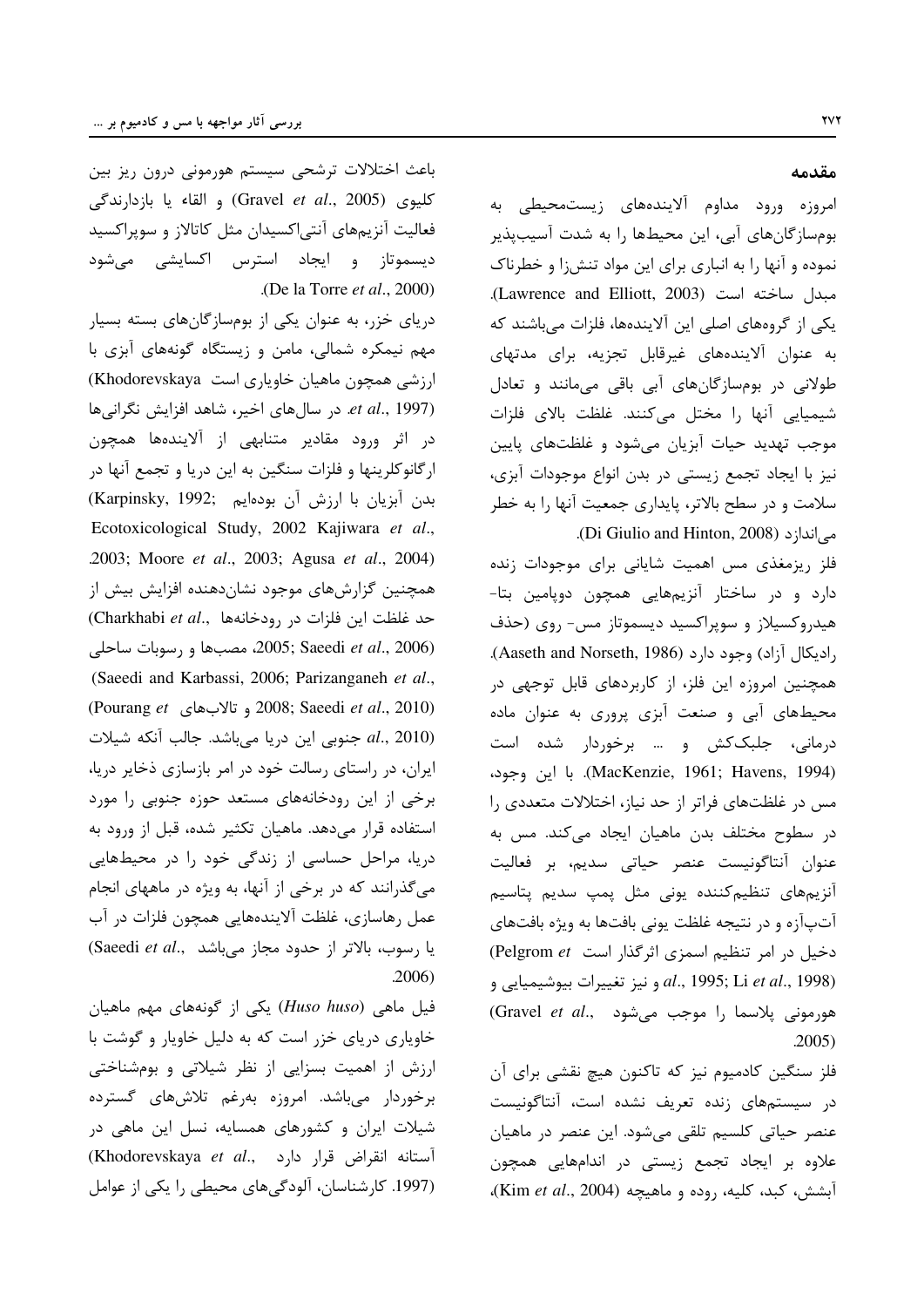ذخیرهسازی و مورد پرورش قرار گرفتند. تغذیه ماهیان با استفاده از غذای دستی کارگاه شهید رجایی انجام میشد که متشکل از پودر تغذیه آغازین ماهی سفید (SFK)، ماهی کاراس چرخ شده و تخم مرغ، با نسبت ۸۰ درصد ۲۰ SFK درصد ماهی کاراس و ۱ عدد تخم مرغ به ازای هر کیلوگرم از مخلوط SFK و چرخ کرده کاراس بود. تا شروع آزمایش، غذادهی به بچه ماهیان در حد سیری کامل انجام می گرفت. در اواخر خردادماه، ۵۴ عدد بچه ماهی ۴ ماهه با وزن متوسط ۵۵/۴±۶/۸ گرم، از گله پرورشی انتخاب و به طور تصادفی، به تیمارهای آزمایشی (هر تیمار با سه تکرار و ۶ عدد ماهی به ازای هر تکرار) منتقل شدند. سازگاری بچه ماهیان تحت سیستم آزمایشی نیمه ساکن (با نصب سیستم هوادهی و تعویض آب هر ۴۸ ساعت یکبار) به مدت ۲ هفته و در داخل ونیروهایی با ۳۰۰ لیتر آب، انجام پذیرفت. رژیم نوری مورد استفاده در کل این آزمایش، رژیم نوری طبیعی بود. طی ۱۴ روز دوره سازگاری و ۱۴ روز مواجهه با فلز، غذادهی به میزان ۳ درصد وزن بدن و در ساعت ۹ صبح انجام گرفت.

## ساخت محلول های مادر مس و کادمیوم

محلول های مادر مس و کادمیوم با انحلال نمکهای  $CuSO<sub>4</sub>$ .5(H<sub>2</sub>O) و كلريدكادميوم در یک لیتر آب یونزدایی شده نیروگاه (CdCl<sub>2</sub>.2.5H<sub>2</sub>O) برق نكاء تهيه شد. غلظت محلولهاى مادر مس و کادمیوم مورد استفاده به ترتیب ۱۰۰۰ و ۲۰۰۰ میلی گرم بر ليتر بود كه اين محلولها براي رسيدن به غلظت دلخواه، به مقدار لازم رقیق می شدند.

# مواجهه بچه ماهیان با فلزات مس و کادمیوم

پس از پایان دوره ۱۴ روزه سازگاری، بچه ماهیان به ترتیب در معرض غلظت عددی ۲۰ و ۳۰۰ میکروگرم بر لیتر فلزات مس و کادمیوم قرار گرفتند. در طول دوره مواجهه، برای حفظ شرایط کیفی آب، هر ۲۴ ساعت یکبار عمل سیفون نمودن کف مخازن و هر ۴۸ ساعت یکبار عمل تعویض ۹۰ درصد آب صورت می گرفت. طی

مهم عدم توفیق در حفظ نسل این ماهی میشناسند (Karpinsky, 1992). همچنین، طی سالهای اخیر، علاوه بر بازسازی ذخایر فیل ماهی در دریا، گرایش شدیدی توسط شیلات ایران برای پرورش این ماهی به منظور تولید گوشت و خاویار پرورشی در مناطق ساحلی و زمینهای مجاور آن بوجود آمده است که متاسفانه در برخي از اين مناطق، غلظت فلزات در آب و به ويژه رسوب، بالاتر از حدود مجاز توصيه شده مىباشد. اگرچه غلظتهای کنونی فلزات در آب بیشتر رودخانهها و عمده سواحل جنوبی، اندک و زیر حد کشنده است ولی این امکان وجود دارد که با توجه به سمیت بالای این فلزات و مدت طولانی تماس، در امر بازسازی ذخایر دریا و یا پرورش این گونه کم نظیر، اخلال ایجاد نمایند. لذا با توجه به اهمیت گونه فیل ماهی و وجود گزارشهای متعدد پیرامون آلودگی محیطهای آبی سواحل جنوبی خزر با مس و کادمیوم، این مطالعه با هدف بررسی آثار غلظت انفرادی و تحت کشنده آنها بر شاخصهای بیوشیمیایی پلاسما و کبد بچه فیل ماهی صورت پذیرفت چراکه شاخصهای بیوشیمیایی به عنوان نشانگرهای زیستی، ابزارهای مناسبی در تشخیص اثر تحت کشنده Di Giulio and Hinton, الايندهها محسوب مى شوند (2008. به همین منظور، محیط آزمایشگاهی انتخاب و بچه ماهیان در مواجهه با غلظتهایی قرار داده شدند که تقریباً معادل ۰/۴ (برای عنصر مس) و ۶.۵ (برای عنصر كادميوم) برابر آخرين غلظت متوسط گزارش شده آبهای ساحلی بودند (Varedi et al., 2010).

# مواد و روشها

انتقال بچه ماهیان به کارگاه و سازگاری

ابتدا، در اردیبهشت سال ۱۳۸۷، بچه فیل ماهیان از مرکز تکثیر و پرورش ماهیان خاویاری شهید مرجانی استان گلستان به سالن ونیروی پرورش بچه ماهیان خاویاری مجتمع تكثير و پرورش ماهي شهيد رجايي ساري انتقال داده شدند. پس از انتقال، بچه ماهیان در داخل ونیروهایی با جریان آب کافی و تراکم مناسب

<sup>1.</sup> Starter food of kutum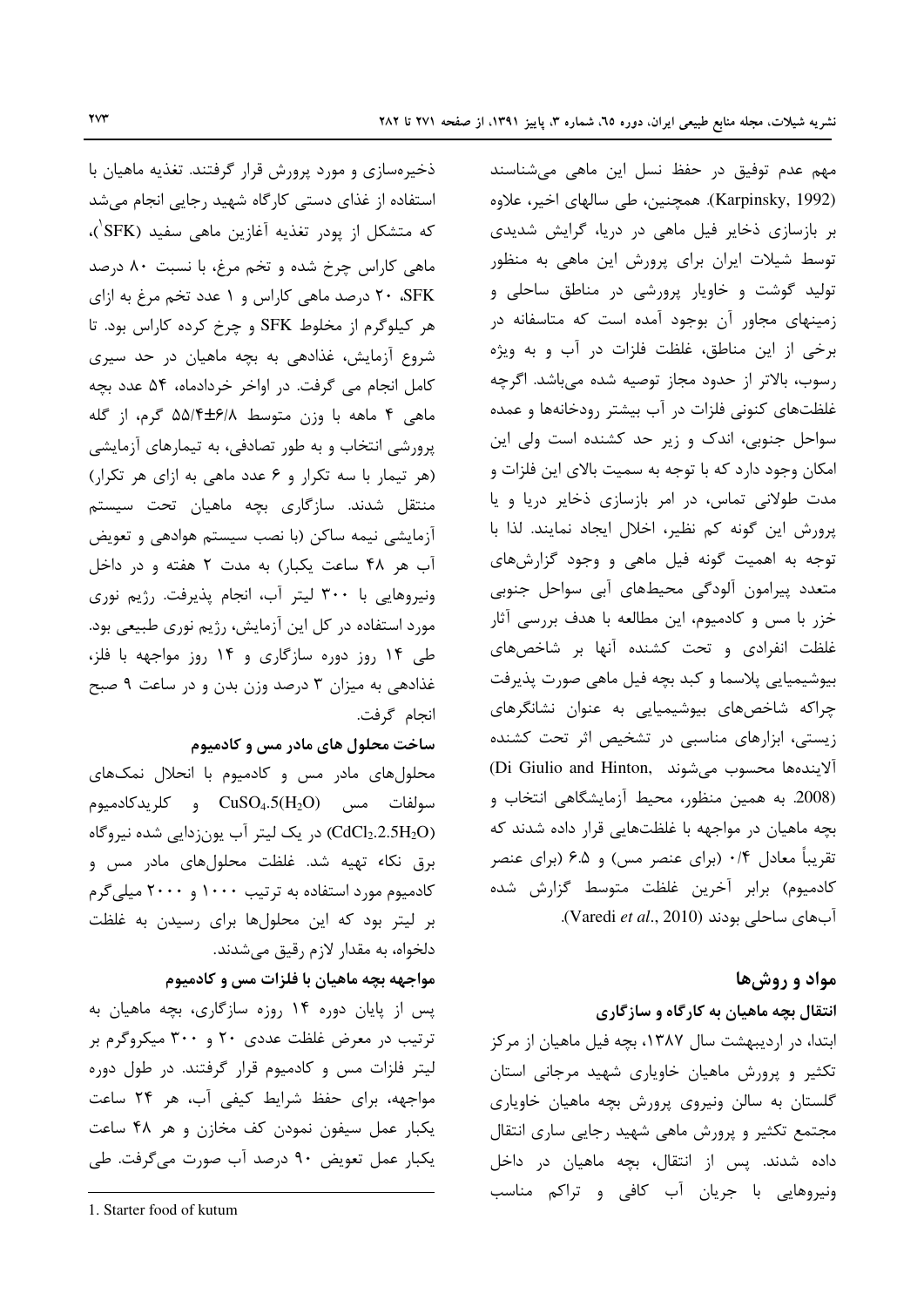انجام آزمایش، خصوصیات کیفی آب متشکل از دما، pH، اکسیژن محلول و سختی، به طور روزانه اندازهگیری می شد. لازم به ذکر است که در هنگام تعویض آب، آب از مخازن ذخیره تهیه شده به ونیروهای آزمایشی مواجهه منتقل می گردید. ماهیان تیمار شاهد طی این مدت در آب کارگاه، بدون افزودن فلزات مس و کادمیوم نگهداری می شدند. نمونهبرداری تصادفی از ماهیان در ساعت ۹ صبح روز چهاردهم آزمایش و از داخل هر ونیرو انجام شد. پس از بیهوش نمودن ماهیان توسط پودر گل میخک $\langle \rangle$ ماهیان توزین و خونگیری از رگ دمی به میزانی نزدیک به یک سی،سی انجام گرفت که فوراً به یخچال معمولی ۴+ منتقل گردید. پس از باز نمودن شکم بچه ماهیان، کبد آنها استحصال که پس از توزین، با سرم فیزیولوژیک انسانی شستوشو گردید. سپس، نمونههای تهیه شده به پژوهشکده اکولوژی دریای خزر منتقل گردید.

سنجش شاخصهای بیوشیمیایی پلاسما و کبد بچه ماهیان نمونههای خون انتقال یافته به پژوهشکده اکولوژی، سریعاً در دستگاه سانتریفیوژ در ۱۰۰۰۰ دور در دقیقه به مدت ۳ دقیقه سانتریفیوژ و پلاسمای حاصله در فریزر ذخیره شد. سیس، نمونهها جهت سنجشهای بیوشیمیایی توسط مخزن نیتروژن مایع به پژوهشکده علوم غدد درونریز دانشگاه شهید بهشتی تهران منتقل گردید. برای سنجش گلوکز و تریگلیسیرید از کیتهای رنگسنجی آنزیمی (پارس آزمون، تهران، ایران) و برای سنجش مقادیر پروتئین کل در پلاسما و همگن بافت کبد، از كيتهاى رنگسنجى شيميايى (پارس آزمون، تهران، ايران) استفاده شد. سنجش مقادير هورمون  $(T_3)$ تری یودوتیرونین ( $(T_3)$ ، تیروکسین ( $T_4$ ) و کورتیزول پلاسما نيز با استفاده از كيت الايزا Diagnostics) Biochem Canada Inc, Ontario, Canada) انجام گرفت. بعلاوه، برای سنجش میزان فعالیت آنزیمهای آنتی|کسیدان ابتدا بافت کبد در بافر فسفات ۱۰۰ میلیمولار (۱/۴ pH) محتوی ۲ میکرومول EDTA و ۱۵۰ KIU/ml وروتنين با استفاده از دستگاه همگنساز

(TRI-I instrument, England)، همگن گردید. اندازه گیری میزان فعالیت آنزیمهای آنتی اکسیدان کاتالاز (EC.1.11.1.6) و سويراكسيد ديسموتاز (EC.1.15.1.1) در همگن حاصله با استفاده از کیتهای رنگسنجی (Nanjing Jiancheng Bioengineering Institute, (China مطابق با دستورالعمل شركت سازنده و با دستگاه Sunrise, Austria) ELISA Reader) انجام پذيرفت.

## تجزیه و تحلیل آماری

آزمایش در قالب طرح کاملاً تصادفی انجام شد. برای مقایسه میانگین متغیرهای آزمایش از تجزیه واریانس یکطرفه ANOVA و برای مقایسه میانگینها، از آزمون دانکن در سطح اطمینان ۹۵ درصد استفاده شد. برای یردازش دادهها از نرمافزار Excel و جهت انجام آنالیز واریانس و مقایسه میانگینها از نرمافزار SPSS نسخه ۱۷ استفاده شد.

#### نتايج

در این آزمایش، وزن متوسط ماهیان با توزین کل ماهیان وارد شده به هر ونیرو سنجش گردید که از این لحاظ، اختلاف آماری معنیداری بین تیمارها مشاهده نشد. همچنین، طی مدت انجام آزمایش، تلفاتی در هیچ کدام از گروههای آزمایشی وجود نداشت که نشاندهنده این است که غلظتهای عددی ۲۰ میکروگرم بر لیتر مس و ٣٠٠ ميكروكرم بر ليتر كادميوم براي اين كونه تحت كشنده بوده است. ميانگين دما طي دوره يكماهه آزمايش ٢١/٧ درجه سانتي گراد، اکسيژن محلول ٧/٧ ميلي گرم بر لیتر، V/A pH و سختی کل ۲۷۸ میلی گرم کربنات کلسیم بر ليتر بود.

جدول ١ نتايج حاصله از سنجش مقادير گلوكز، پروتئين کل و تریگلیسیرید پلاسمای خون و همچنین مقادیر پروتئین بافت کبد بچه فیل ماهی را پس از دو هفته مواجهه با غلظت انفرادی مس و کادمیوم نشان می دهد. نتايج حاصله از آزمايش، نشاندهنده افزايش غلظت گلوكز پلاسمای خون در تیمار کادمیومی نسبت به تیمار شاهد

<sup>1.</sup> Clove-essence solution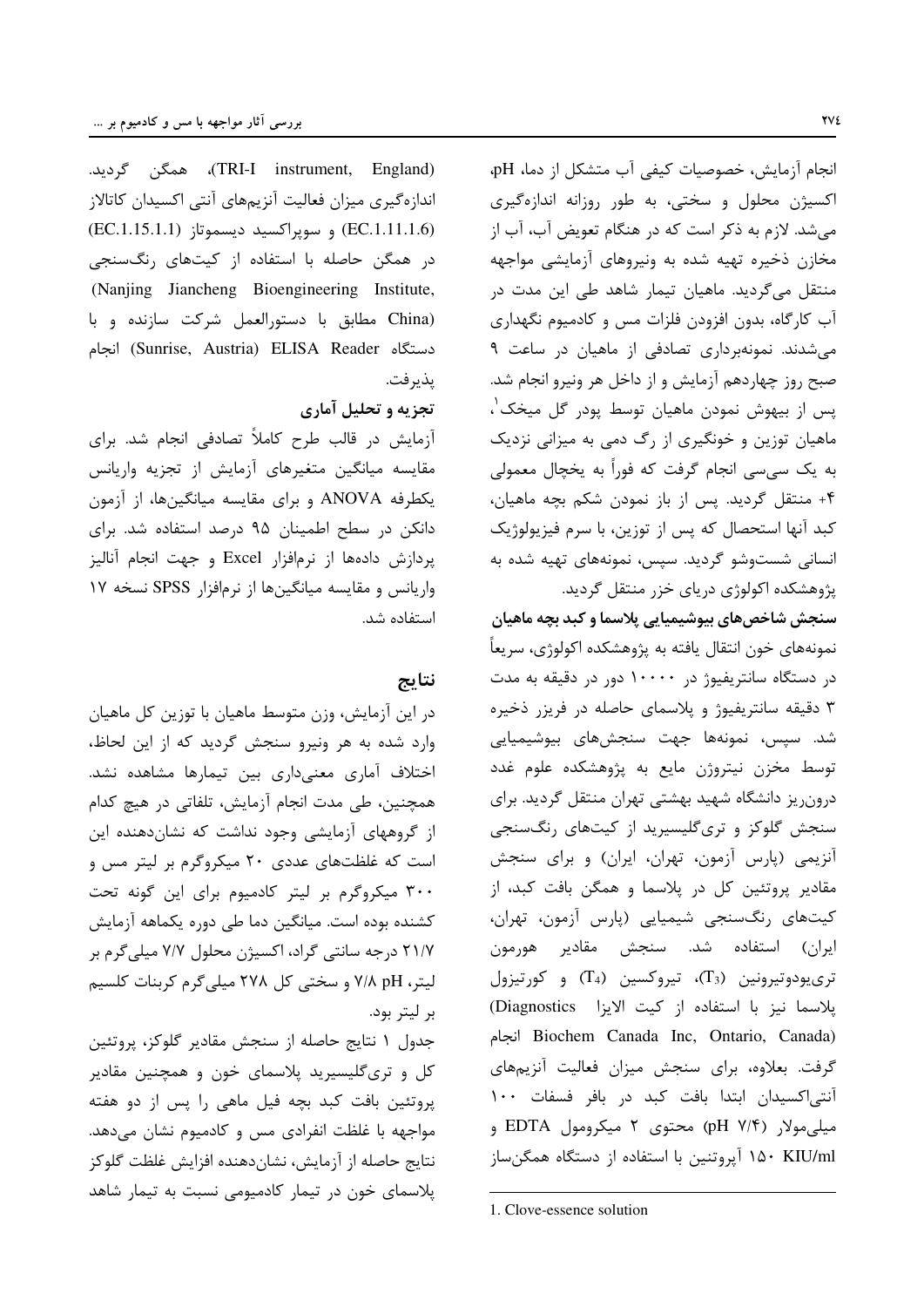است ولی این افزایش از لحاظ آماری معنی دار نمی باشد. گلوکز پلاسمای خون بچه ماهیان در این تیمار به بالاترین حد خود طی این مطالعه و به مقدار mg/dl ۶۴/۷±۳/۸۸ رسید. همچنین، تغییرات مقادیر پروتئین کل پلاسما و کبد در ماهیان تحت تیمارهای آزمایشی

فاقد هرگونه اختلاف معنیٍدار در مقایسه با ماهیان تیمار شاهد میباشد. بعلاوه، مقادیر تریگلیسیرید پلاسما در اثر مواجهه با فلز در هر دو تیمار آزمایشی مس و کادمیوم افزایش نشان داد که این افزایش از لحاظ آماری معنیدار نبود.

جدول (۱) تغییرات شاخصهای بیوشیمیایی در پلاسما و کبد بچه فیل ماهی (H.huso) ط مواجهه ١٤ مزه با غلظت انفرادي مس و كادميوم

| نسي <del>مون جهت ۱۱۰ زور د د است که استرات کی مس</del> و استخدام م |                                                          |                            |
|--------------------------------------------------------------------|----------------------------------------------------------|----------------------------|
| مس                                                                 | شاهد                                                     | شاخص                       |
| $Y/\Delta \pm \lambda$ /9Y                                         | $\Delta$ $\frac{N + 1}{N}$                               | گلوکز (mg/dl)              |
| $1/5$ $+$ $\cdot$ $/$ $\uparrow$ $\uparrow$                        | $1/5 \pm 1.00$                                           | پروتئين پلاسما (g/dl)      |
| $\cdot$ /\ $54 + \cdot$ / $\cdot$ $44$                             | $\cdot$ /\ $\lambda$ ٩ $\pm$ $\cdot$ / $\cdot$ $\lambda$ | پروتئین کبد (mg/g)         |
| 148±4817                                                           | $Y^{\mu}$ / $\pm$ $Y^{\mu}$                              | ترىگليسيريد پلاسما (mg/dl) |
|                                                                    |                                                          |                            |

دادهای ارائه شده نشاندهنده میانگین ± خطای استاندارد ۴-۶ داده میباشد.

از طرفی، مواجهه با فلز، باعث کاهش معنیدار مقادیر هورمون تری یودوتیرونین (T3) پلاسما در تیمارهای مس و کادمیوم گردید (شکل ۱). مقادیر اندازهگیری شده این هورمون پس از دو هفته مواجهه با کادمیوم، به کمترین مقدار خود رسید که معادل ۰/۵۳±۰/۰۰۷ بود. این کاهش مشاهده شده در تیمارهای آزمایشی، برای دیگر هورمون تیروئیدی مورد اندازهگیری یعنی هورمون تیروکسین (T4) از لحاظ آماری معنیدار نبود (p>۰/۰۵).

بر اساس نتايج حاصله، مواجهه با فلز مس، باعث افزايش شدید و معنیدار هورمون کورتیزول پلاسما میشود (شکل ۱) به طوری که بالاترین غلظت هورمون کورتیزول طی آزمایش در این تیمار مشاهده می شود (ng/ml ٣٢±۶/٨) ولي چنين افزايش معنىدارى براى تيمار کادمیومی قابل مشاهده نیست (p>٠/٠۵) و مقدار آن نزدیک به میانگین تیمار شاهد باقی میماند .( $\frac{\Upsilon}{\Upsilon}$ 



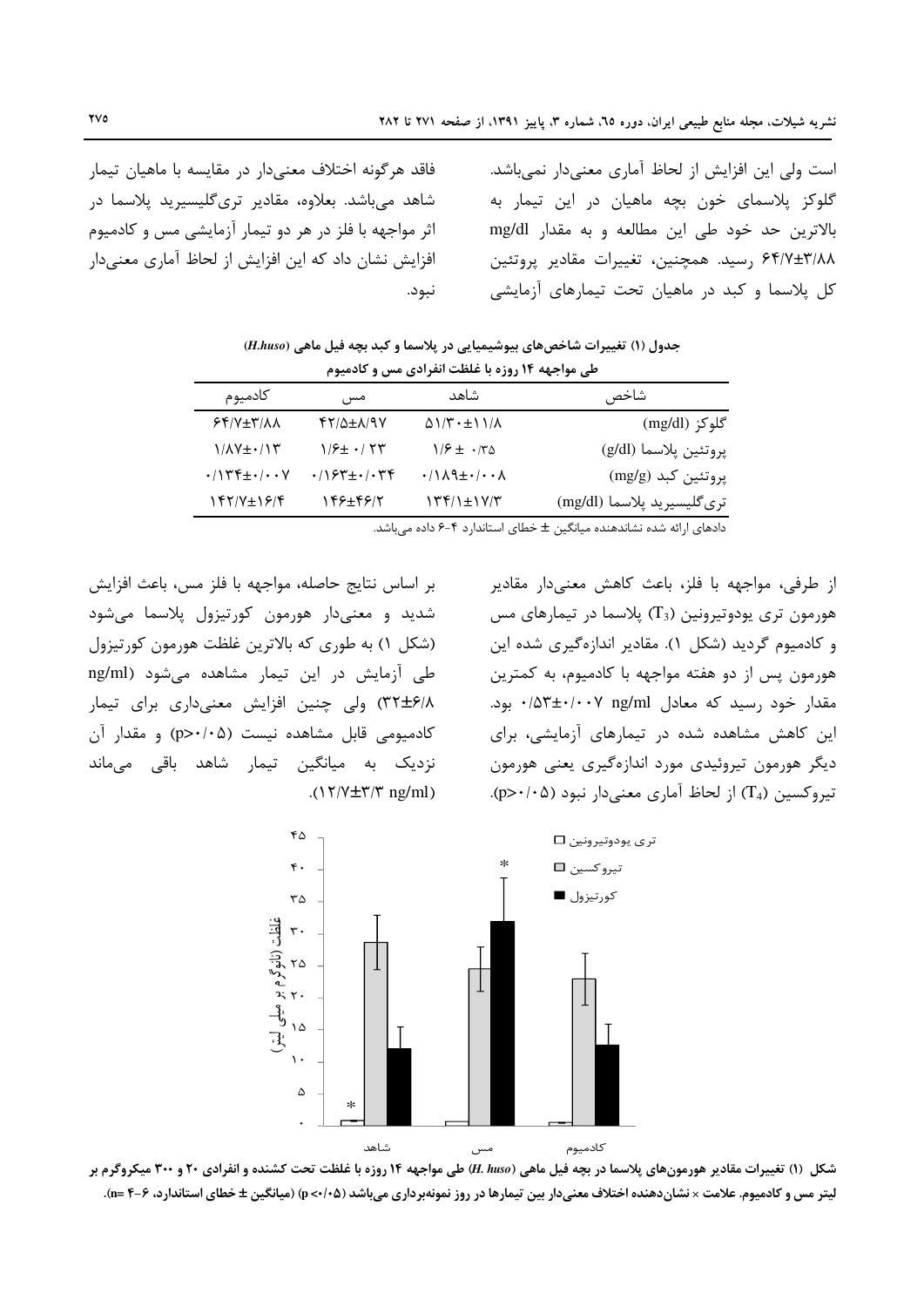آنزیم می شود (شکل ۳) ولی این افزایش از لحاظ آماری معنى دار نيست (p>٠/٠۵). همچنين، مواجهه با غلظت تحت كشنده كادميوم، كاهش غيرمعنىدار فعاليت اين آنزیم را نشان می دهد. در مقابل، اختلاف معنی داری در فعالیت سوپراکسید دیسموتاز کبدی بین تیمارهای آزمایشی مس و کادمیوم مشاهده گردید. میزان فعالیت آنزیم کاتالاز (CAT) کبد نشاندهنده فقدان هرگونه اختلاف آماری معنیدار طی دوره مواجهه ١۴,وزه است (شكل ٢). طي دوره آزمايش، فعاليت آنزيم سویراکسید دیسوتاز (SOD) کبدی رفتار متفاوتی را طی مواجهه با مس یا کادمیوم از خود نشان میدهد به نحوی كه مواجهه ١۴ روزه با مس باعث افزايش فعاليت اين



شکل (۲) تغییرات میزان فعالیت آنزیم کاتالاز در کبد بچه فیل ماهی (H. huso) طی مواجهه ۱۴ روزه با غلظت تحت کشنده و انفرادی۲۰ و ۳۰۰ میکروگرم بر لیتر مس و کادمیوم (میانگین ± خطای استاندارد، ۶−۴ =n).



شکل (۳) تغییرات میزان فعالیت آنزیم سوپراکسید دیسموتاز در کبد بچه فیل ماهی (H. huso) طی مواجهه ۱۴ روزه با غلظت تحت کشنده و انفرادی۲۰ و ۳۰۰ میکروگرم بر لیتر مس و کادمیوم. حروف نشاندهنده اختلاف معنیدار بین تیمارها در روز نمونهبرداری میباشد (۵۰/۰۵) (میانگین ± خطای استاندارد، 6-4=n).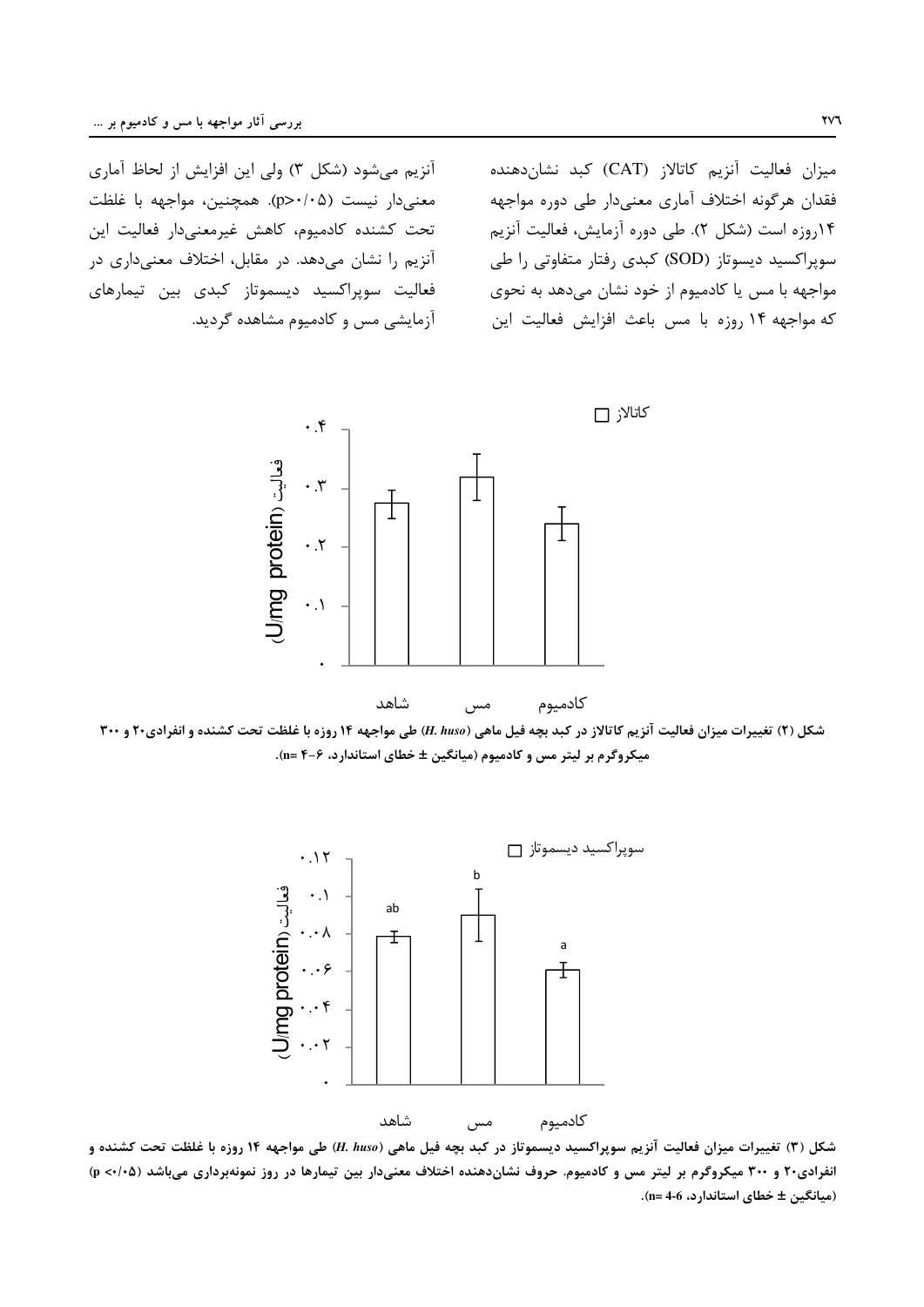بحث

نتايج حاصله از اين آزمايش بيانگر فقدان تغييرات معنیدار مقادیر گلوکز پلاسما طی دوره ۱۴ روزه مواجهه است (جدول ۱). ماهیان به تأمین مقادیر بالایی از انرژی برای مقابله با استرس وارده نیاز دارند و گلوکز توسط ماهیان به عنوان ماده انرژیزا، برای مقابله با استرس De la Torre et al., تحمیلی مورد مصرف قرار می گیرد (2000. به همين دليل، افزايش سريع مقادير گلوكز خون طی شرایط استرسی به ویژه مواجهه با فلزات مس و كادميوم در مطالعات مختلف به اثبات رسيده است .(Dethloff et al., 1999; Cicik and Engin, 2005) مطالعهای در تیلاپیای موزامبیک Oreochromis mosambicus، طی مواجهه با غلظت ١٠ میکروگرم بر ليتر كادميوم، افزايش موقتى غلظت گلوكز پلاسما را در روزهای آغازین مواجهه نشان داد ولی مقادیر مذکور در روز چهاردهم به حدود آغازین آزمایش و مشابه تیمار شاهد , سيد (Pratap and Wendelaar Bonga, 1990). Zahedi et al. (2011) كه توسط Zahedi et al. (2011) روى تاسماهى ايرانى (Acipenser persicus) مواجه شده با مس و کادمیوم صورت پذیرفت، تغییرات شدید و معنیدار گلوکز پلاسما را در روز اول مواجهه نشان داد ولی گذشت زمان باعث گردید که چنین افزایش معنیداری، در روزهای ۷ و ۱۴ نمونهبرداری مشاهده نگردد. همچنین Ricard et al. (1998) تغییرات غیرمعنیدار گلوکز خون در قزلآلای رنگین کمان را پس از ۳۰ روز مواجهه با فلز کادمیوم گزارش نمودند. بر خلاف اين مطالعات،(Hontela et al. (1996) در قزل آلاي رنگين کمان نشان دادند که مقادیر گلوکز خون حتی پس از گذشت یک هفته از آغاز مواجهه با کادمیوم همچنان بالا باقی میماند. با توجه به مطالب عنوان شده، پاسخ غیرمعنیدار مشاهده شده در مقادیر گلوکز خون، طی مواجهه با مس و کادمیوم در این مطالعه را می توان اینطور توجیه نمود که فاصله طولانی نمونهبرداری (۱۴ روز)، به دلیل کوتاه بودن دوره ایجاد پاسخ استرسی و ایجاد تطابق در طی زمان، مانع از مشاهده تغییرات

معنیدار گلوکز خون در روز نمونهبرداری شده است. اگرچه هنوز اثر كادميوم بر مقادير گلوكز پلاسما تا حدودی مشهود است ولی این مقادیر بالاتر، نسبت به تیمار شاهد معنیدار نمی باشد.

مواجهه با غلظت انفرادی و تحت کشنده مس و کادمیوم، تغییرات معنیدار مقادیر پروتئین کل پلاسما و کبد را در بچه ماهیان تیمارهای آزمایشی نشان نداد (جدول ١). لازم به ذکر است که در آبزیان، محتوای پروتئین بافتی به عنوان شاخص استرسی ایجاد شده در اثر ترکیبات خارجی در نظر گرفته میشود .Singh and Sharma (1998. بررسی منابع علمی موجود پیرامون اثرات مس و کادمیوم بر مقادیر پروتئین پلاسما و بافتهایی همچون کبد، روند مشخصی را از خود نشان نمی دهد که قطعا شرایط آزمایشی، تفاوتهای گونه ای، نوع فلز چالش شده و شرایط فیزیولوژیک گونه مورد مطالعه، در حصول چنین نتايج متناقضي بي¤أثير نبوده است ,Ricard *et al*) 1998; Dethloff et al., 1999; Beaumont et al., 2000; De la Torre et al., 2000; Almeida et al., (2001. با توجه به نتايج حاصله مي توان چنين عنوان داشت که غلظتهای کوچک مورد استفاده در این مطالعه در حدی نبوده است که بتواند بر مقادیر شاخصی همچون پروتئین کل در پلاسما و کبد اثر گذارد. محققین کربوهیدراتها را پیشسازهای اصلی و فوری تأمین انرژی در ماهیان حین مواجهه با استرس میدانند درحالیکه این اعتقاد وجود دارد که پروتئینها طی دوره زمانی مواجهه مزمن با آلاینده بکارگیری میشود (Umminger, 1970). شایان ذکر است که مطالعات سمشناسی اندکی در ماهیان، به مطالعه تغییرات مقادیر ترکیبات چربی پلاسما همچون تریگلیسیرید و کلسترول پرداختهاند. با توجه به نقش حیاتی ترکیبات چربی در تأمین انرژی به ویژه طی شرایط استرسی حاصله از مواجهه با فلزات و مقابله با استرس، این جنبه از مطالعات جوان مینماید.

 $T_3$  در این مطالعه، مقادیر هورمونهای  $T_3$  و کورتیزول پلاسما در روز نمونهبرداري، تغييرات معنىدارى را از خود نشان داد (شکل ۱). چنین روندی برخلاف روند مشاهده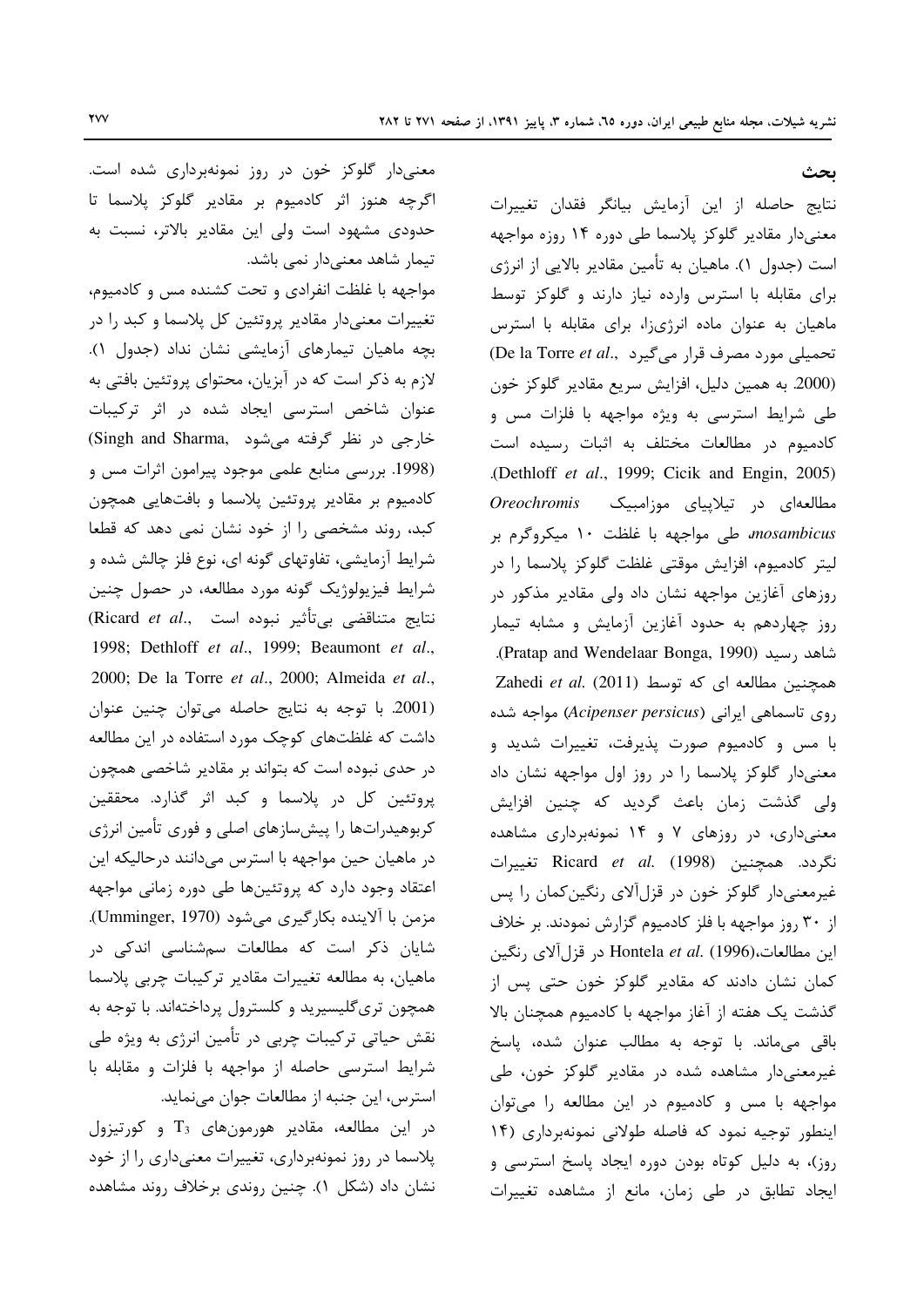فلزات از طريق القاء ساخت سيتوزولي اين مولكول هموستاز و خورنده فلزات سنگین، به ویژه در بافتهایی همچون کبد و آبشش اشاره دارد و متالوتیونین باعث افزایش مقاومت سلولها نسبت به فلزات سمی میشود (Wu et al., 2007). در پایان، بایستی عنوان نمود که کورتیزول و هورمونهای تیروئیدی نقش بسزایی در تنظیم مواد متابولیکی دارند و به همین جهت، اختلال در هموستازی گلوکز، در تغییرات آنها طی مواجهه با فلزات مهم بوده است. به طور کلی، تغییرات هورمون کورتیزول هم راستا با تغییرات گلوکز خون میباشد که این موضوع بر نقش هورمون کورتیزول در افزایش آمادگی بدنی ماهی برای مقابله با استرس تحمیلی تأکید میکند Pratap) and Wendelaar Bonga, 1990; Wendelaar Bonga, .1997)

همانطور که در شکل ۲ مشاهده میشود، فعالیت آنزیم کاتالاز کبدی طی مواجهه با دو فلز مس و کادمیوم تغییرات مشابه و معنیداری را نشان نمیدهد. چنین روندی برای دیگر آنزیم آنتیاکسیدان کبدی یعنی سوپراکسید دیسموتاز نیز قابل مشاهده است با این تفاوت که در اینجا، تغییرات معنیداری را بین دو تیمار فلزی در روز نمونەبردارى مشاھدە مى كنيم (شكل ٣). بيشترين فعالیت آنزیمهای کاتالاز و سوپراکسید دیسموتاز در ماهی خاویاری Acipenser naccari در کبد نسبت به سایر بافتهای مطالعه شده به اثبات رسیده بود Trenzado et) ر) متابوليسم و نيز مصرف C ميز مصرف Al., 2006) اکسیژن بالا، مکان انجام واکنشهای اکسایشی و تولید رادیکالهای آزاد و مهمتر از همه، نشاندهنده وضعیت دفاع آنتی اکسیدانی ماهی است . (Wilhelm-Filho) (1996. به همین جهت در این مطالعه، جهت بررسی پاسخ آنزیمی، کبد به عنوان مهمترین اندام و مناسبترین انتخاب، مورد بررسی قرار گرفت. در ماهیان آنزیمهای آنتیاکسیدان توسط فلز مس و کادمیوم هم القاء و هم بازداشته می شود که این موضوع بر حسب دوز، گونه و شيوه مواجهه ماهى متفاوت است. القاء فعاليت آنزيم سوپراکسید دیسموتاز در کبد ماهیان در تیمار مس

شده در قزل آلای رنگین کمان مواجهه شده با کادمیوم بود که طی مواجهه یک هفتهای، مقادیر  $T_3$  پلاسما ثابت ماند ولی برای دیگر هورمون تیروئیدی یعنی T<sub>4</sub> پلاسما (Hontela et al., كاهش معنى دارى مشاهده گرديد) (1996. هورمونهای تیروئیدی نقشهای مهمی را در ماهیان در فرایندهای مهمی همچون تنظیم نمو، رشد، اسمولتيفيكيشن، توليدمثل وبه ويژه مواجهه با مواد (Plisetskaya et al., 1983; سمی بازی میکنند  $T_3$  همچنین، هورمون T<sub>4</sub> که به Hontela *et al.*, 1995) شکل فعال هورمون غده تیروئید، تبدیل میشود، بر ترشح هورمون کورتیزول توسط غده بین کلیوی اثرگذار است (Young and Lin, 1988). همچنین، افزایش سریع و معنىدار هورمون كورتيزول پلاسما در تيمار فلزى، پاسخی بود که در مطالعات متعدد دیگر نیز گزارش Cratap and Wendelaar Bonga, 1990; كردىدە است al., 1991; Gill et al., 1993; Tort et al., Munoz et (1996. نكته جالب اين است كه برخلاف اين مطالعات، افزایش معنیدار مشاهده شده در تیمار مس، حتی پس از ۲ هفته مواجهه همچنان معنیدار میباشد که چنین Hontela et al. باسخى، كمتر گزارش شده است. البته (1996) چنین روندی را برای قزل آلای رنگین کمان پس از یک هفته تماس با کادمیوم محلول در آب گزارش نمودهاند. تغيرات مقادير هورمون كورتيزول پلاسما شاخص یاسخ اولیه به استرس در ماهیان است Wu et) al., 2007). مواجهه ماهيان با فلزات موجب افزايش سريع مقادیر کورتیزول پلاسما میشود که این پاسخ به عنوان بخشی از پاسخ استرسی غیر اختصاصی تلقی میشود (Dethloff et al., 1999). به طور كلي، مواردى همچون متابولیسم انرژی، تنظیم تعادل یونی و اسمزی، نمو سلولهای کلریدی، حفظ هموستاز بدنی، سرکوب ایمنی، تقويت پاسخ دفاعي و القاء متالوتيونين از جمله دلايل ذكر شده براى توجيه افزايش غلظت كورتيزول پلاسما طی مواجهه با فلزات میباشند .Veillette and Yong 2004; Ricard et al., 1998). القاء متالوتيونين توسط کورتیزول به نقش حساس این هورمون در رفع سمیت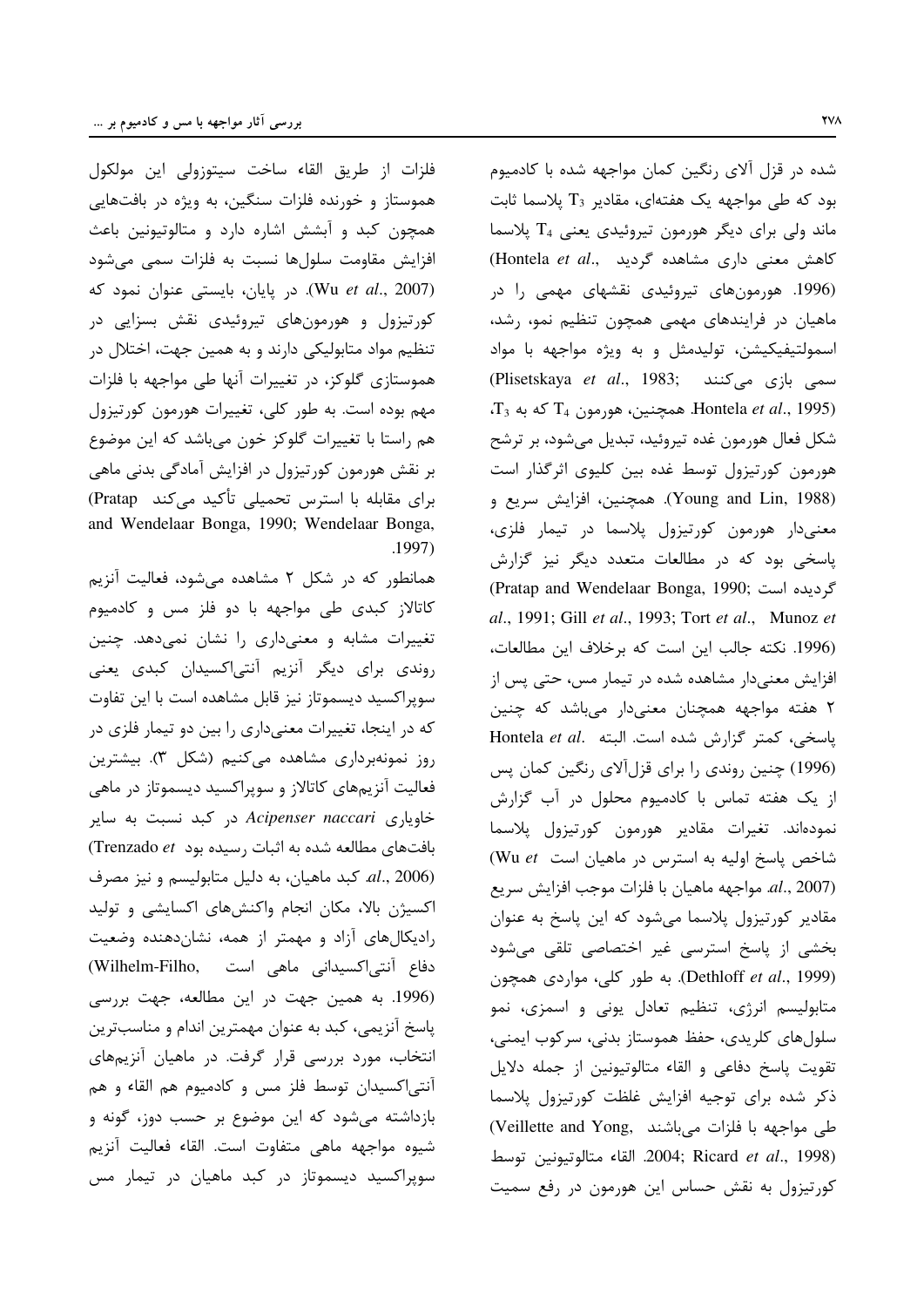افزايش معنى دار فعاليت سويراكسيد ديسموتاز كبدى ,ا در غلظتهای ۰/۲ و ۰/۴ میلی گرم بر لیتر نسبت به تیمار شاهد و غلظت ٠/١ میلی گرم بر لیتر نشان داد. ترکیبات خارجي (زنوبيوتيکها) مي توانند توليد راديکالهاي اکسیژنی همچون پراکسیدهیدروژن و سوپراکسید را بيفزايند كه اين تركيبات فعال، مسوول آسيب سلولی و بافتی و ایجاد استرس اکسایشی میباشند. عوامل آنزیمی سیستم دفاع آنتی|کسیدانی مثل کاتالاز و سوپراکسید دیسموتاز اهمیت شایان ذکری برای ماهیان دارند و آنها را از خطر رادیکالهای آزاد تولید شده طی استرس اکسایشی و سایر عوامل اخلالگر رها مى سازند.

نتيجەگيرى

نتايج حاصل از اين مطالعه بخوبي نشان مى دهد كه غلظتهای انفرادی و تحت کشنده فلزات مس و کادمیوم بر بچه فیل ماهی اثرگذار بوده و باعث ایجاد تغییراتی در شاخصهای بیوشیمیایی آنها حتی پس از گذشت ۲ هفته گردیده است. با توجه به تغییرات مشاهده شده در این مطالعه، پاسخهای هورمونی، به عنوان نشانگرهای مناسب، برای فهم مواجهه با فلز مس در بازههای زمانی مشابه و در آب شيرين توصيه مي شوند.

نسبت به کادمیوم، نشاندهنده ایجاد استرس اکسایشی توسط فلز مربوطه در بچه ماهیان مورد آزمایش می،باشد هرچند که این تغییر دارای اختلاف معنے داری با تیمار شاهد نبود. پاسخهای مختلف فعالیت آنزیم کاتالاز، در ارتباط با نوع فلز، بافت، غلظت و نوع موجود زنده مي باشد. برخلاف نتايج حاصله از اين تحقيق، iraj Basha و Usha Rani) در مطالعهای که روی تیلاییای موزامبیک طی مواجه نمودن ماهیان با غلظت تحت كشنده معادل ١٠ درصد 150 FA LC50 ساعته فلز کادمیوم (۵ میلیگرم بر لیتر) بصورت نمک کلرید كادميوم انجام دادند، مشاهده كردند كه در روزهاى ١، ٧ و ۱۵ و ۳۰ پس از تماس، فعالیت آنزیم کاتالاز کبد، افزایش معنیداری را از روز هفتم به بعد نشان می دهد که این روند تا روز ۱۵اٌم آزمایش حفظ میشود ولی پس از آن تا روز ۳۰ اُم کاهش می پابد. در مقابل، در مطالعهای روی تیلاپیای نیل تحت مواجهه با غلظتهای مختلف تحت کشنده مس و کادمیوم طی ۱۴ روز، تغییرات معنیداری در فعالیت آنزیم کاتالاز مشاهده نگردید (Atli and Canli, 2007). همچنین، مطالعهای توسط روی گربه ماهی (Asagba *et* al.  $(2008)$ Clarias gariepinus. پس از ٢١ روز مواجهه با كادميوم،

#### **References**

- Aaseth, J., Norseth, T., 1986. Copper. In: Friberg, L., Nordberg, G.F., Vouk, V.B. (Eds.), Handbook on the toxicology of metals. Second edition. Volume II: specific metals. Elsevier, New York, pp. 233-254
- Agusa, T., Kunito, T., Tanabe, S., Pourkazemi, M., Aubrey, D.G., 2004. Concentrations of trace elements in muscle of sturgeons in the Caspian Sea. Marine Pollution Bulletin 49, 789-800
- Almeida, J.A., Novelli, E.L.B., Dal Pai Silva, M., Alves Junior, R., 2001. Environmental cadmium exposure and metabolic responses of the Nile tilapia, *Oreochromis niloticus*. Environmental Pollution, 114, 169-175
- Asagba, S.O., Eriyamremu, G.E., Igberaese, M.E., 2008. Bioaccumulation of cadmium and its biochemical effects on selected tissues of the catfish (Clarias gariepinus). Fish Physiology and Biochemistry 34, 61-69
- Atli, G., Canli, M., 2007. Enzymatic responses to metal exposures in a freshwater fish, Oreochromis niloticus. Comparative Biochemistry and Physiology 145 C, 282-287
- Beaumont, M.W., Butler, P.J., Taylor, E.W., 2000. Exposure of brown trout, Salmo trutta, to a sub-lethal concentration of copper in soft acidic water: effects upon muscle metabolism and membrane potential. Aquatic Toxicology 51(2), 259-72
- Charkhabi, A.H., Sakizadeh, M., Rafiee, G., 2005. Seasonal fluctuation of heavy metals pollution in Iran's Siahrood River. Environmental Science and Pollution Research 12, 264-270
- Cicik, B., Engin, K., 2005. The effects of cadmium on levels of glucose in serum and glycogen reserves in the liver and muscle tissues of Cyprinus carpio (L., 1758). Turkish Journal of Veterinary and Animal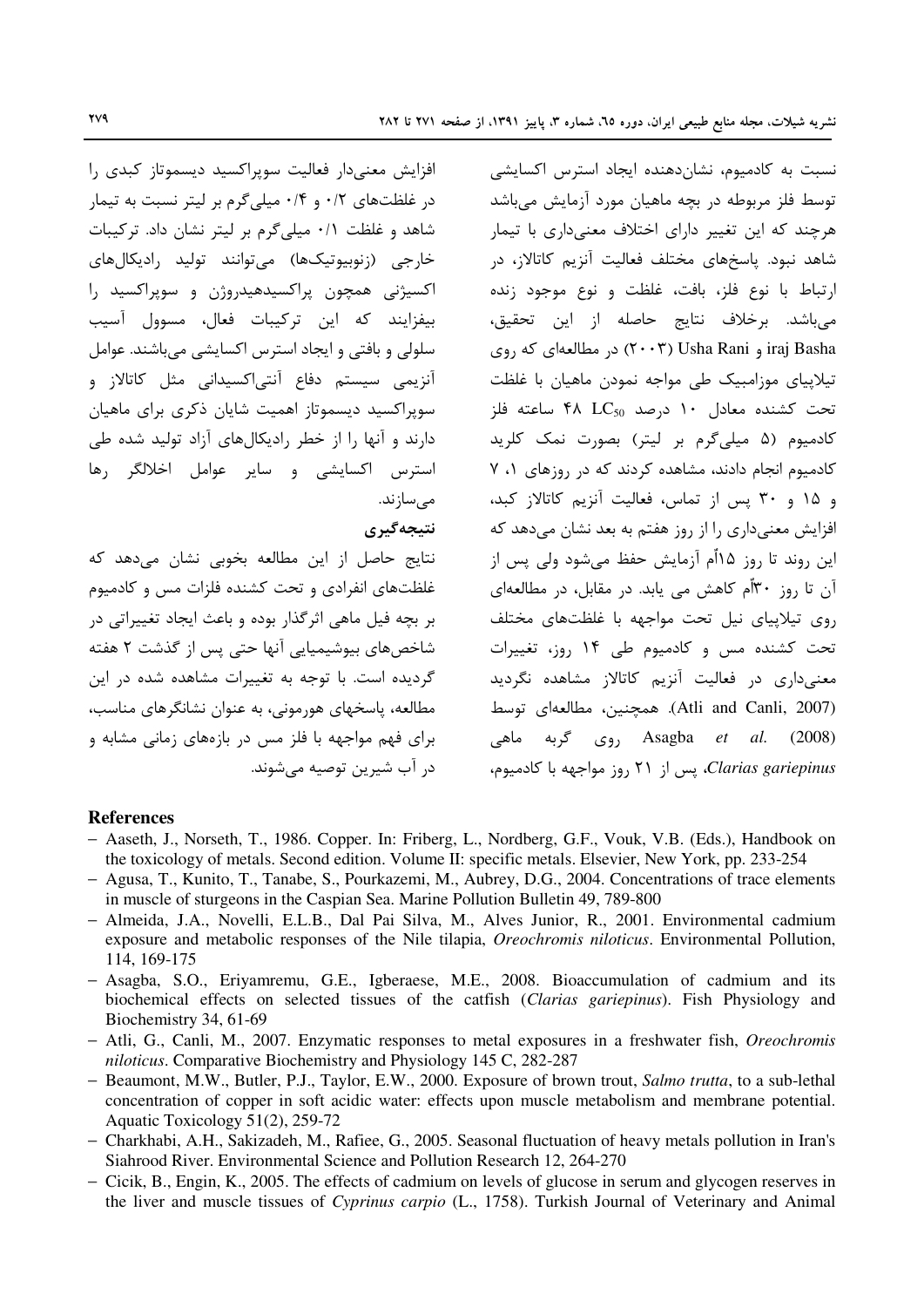Sciences 29, 113-117

- − De la Torre, F.R., Salibian, A., Ferrari, L., 2000. Biomarkers assessment in juvenile *Cyprinus carpio* exposed to waterborne cadmium. Environmental Pollution 109, 277-282
- − Dethloff, G.M., Schlenk, D., Khan, S., Bailey, H.C., 1999. The effects of copper on blood and biochemical parameters of rainbow trout (*Oncorhynchus mykiss*). Archives of Environmental Contamination and Toxicology 36, 415-423
- − Di Giulio, R.T., Hinton., D.E., 2008. The toxicology of fishes. CRC Press (Taylor & Francis Group), New York, 1071 pp
- − Ecotoxicological Study, 2002. Investigation into toxic contaminant accumulation and related pathology in the Caspian sturgeon, seal and bony fish (ECOTOX Study), 17 pp
- − Gill, T.S., Leitner, G., Porta, S., Epple, A., 1993. Responses of plasma cortisol to environmental cadmium in the eel, *Anguilla rostrata* Lesueur. Comparative Biochemistry and Physiology 104, 489-495
- − Gravel, A., Campbell, P.G.C., Hontela, A., 2005. Disruption the hypothalamo-pituitary-interrenal axis in 1 + yellow perch (*Perca flavescens*) chronically exposed to metals in the environment. Canadian Journal of Fisheries and Aquatic Sciences 62(5), 982-990
- − Havens, K.E., 1994. An experimental comparison of the effects of two chemical stressors on a freshwater zooplankton assemblage. Environmental Pollution 84, 245-251
- − Hontela, A., Daniel, C., Ricard, A.C., 1996. Effects of acute and subacute exposures to cadmium on the interrenal and thyroid function in rainbow trout, *Oncorhynchus mykiss*. Aquatic Toxicology 35, 171-182
- − Hontela, A., Dumont, P., Duclos, D., Fortin, R., 1995. Endocrine and metabolic dysfunction in yellow perch, *Perca flavescens*, exposed to organic contaminants and heavy metals in the St. Lawrence River. Environmental Toxicology and Chemistry 14, 725-731
- − Kajiwara, N., Ueno, D., Monirith, I., Tanabe, S., Pourkazemi, M., Aubrey, D.G., 2003. Contamination by organochlorine compounds in sturgeons from Caspian Sea during 2001 and 2002. Marine Pollution Bulletin 46, 741-747
- − Karpinsky, M.G., 1992. Aspects of the Caspian Sea benthic ecosystem. Marine Pollution Bulletin 24, 389- 394
- − Khodorevskaya, R.P., Dovgopol, G.F., Zhuravleva, O.L., Vlasenko, A.D., 1997. Present status of commercial stocks of sturgeons in the Caspian Sea basin. Environmental Biology of Fishes 48, 209-219
- − Kim, S.G., Jee, J.H., Kang, J.C., 2004. Cadmium accumulation and elimination in tissues of juvenile olive flounder, *Paralichthys olivaceus* after sub-chronic cadmium exposure. Environmental Pollution 127, 117- 123
- − Lawrence, A.J., Elliott, M., 2003. Introduction and conceptual model. In: Lawrence, A., Hemingway, K. (Eds.), Effects of Pollution on Fish: Molecular Effects and Population Responses. Oxford, UK, Blackwell Science Ltd, pp. 1-13
- − Li, J., Quabius, E.S., Wendelaar Bonga, S.E., Flik, G., Lock, R.A.C., 1998. Effect of water borne copper on branchial chloride cells and Na<sup>+</sup>/K<sup>+</sup>-ATPase activities in Mozambique tilapia (*Oreochromis mossambicus*). Aquatic Toxicology 43, 1-11
- − MacKenzie, C.L., 1961. A practical chemical method for killing mussels and other oyster competitors. Commercial Fisheries Review 23(3), 15-19
- − Moore, M.J., Mitrofanov, I.V., Valentini, S.S., Volkov, V.V., Kurbskiy, A.V., Zhimbey, E.N., Eglinton, L. B., Stegeman, J.J., 2003. Cytochrome p4501A expression, chemical contaminants and histopathology in roach, goby and sturgeon and chemical contaminants in sediments from the Caspian Sea, Lake Balkhash and the Ily River Delta, Kazakhstan. Marine Pollution Bulletin 46, 107–119
- − Munoz, M.J., Carballo, M., Tarazona, J.V., 1991. The effect of sublethal levels of copper and cyanide on some biochemical parameters of rainbow trout along subacute exposition. Comparative Biochemistry and Physiology 100C, 577–582
- − Parizanganeh, A., Lakhan, V.C., Jalalian, H., Ahmad, S.R., 2008. Contamination of near shore surficial sediments from the Iranian coast of the Caspian Sea. Soil and Sediment Contamination 17, 19-28
- − Pelgrom, S.M.G.J., Lock, R.A.C., Balm, P.H.M., Wendelaar Bonga, S.E., 1995. Integrated physiological responses of tilapia, *Oreochromis mossambicus*, to sub-lethal copper exposure. Aquatic Toxicology 32, 303–320
- − Plisetskaya, E., Woo, N.Y.S., Murat, J.C., 1983. Thyroid hormones in cyclostomes and fish and their role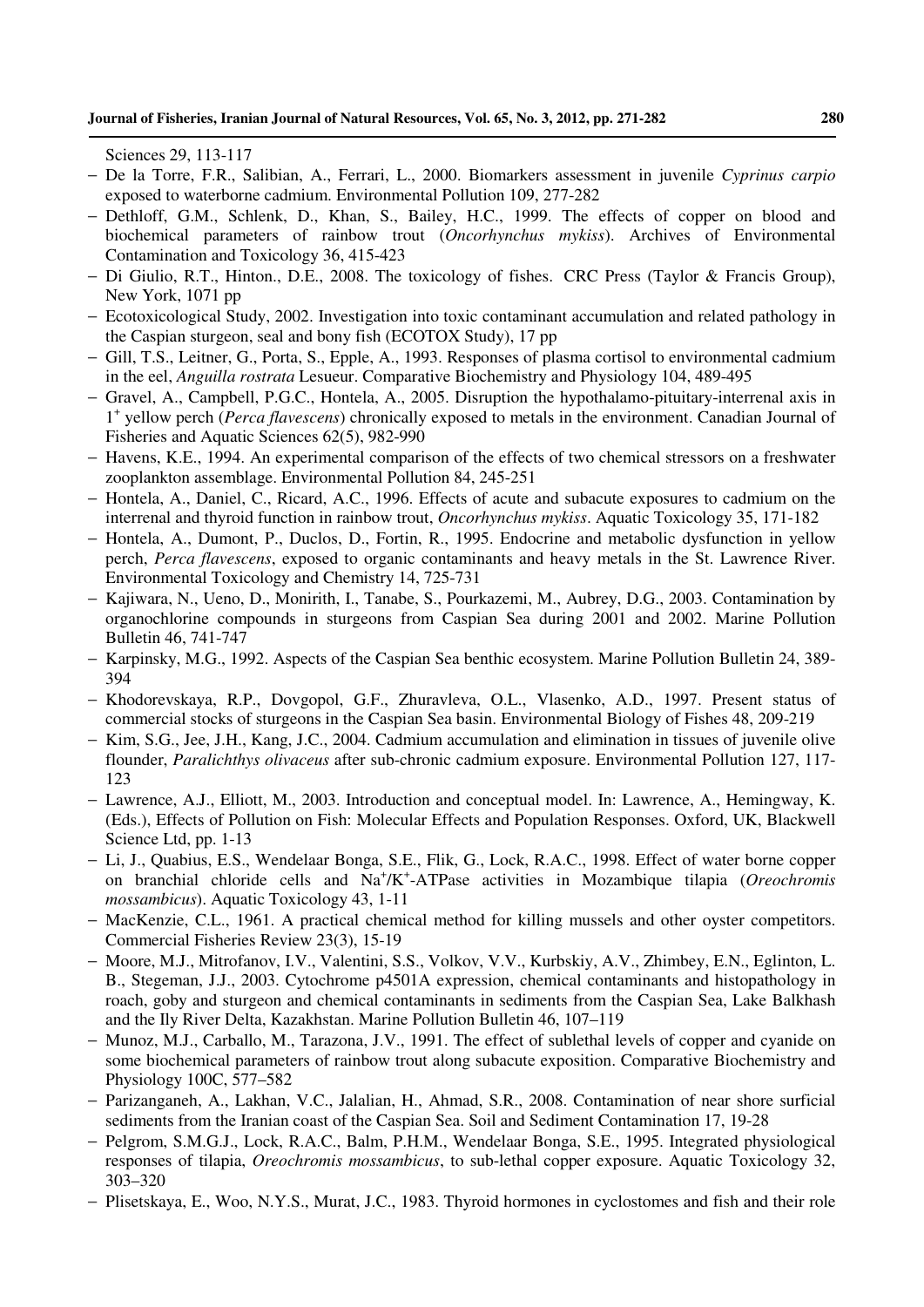in regulation of intermediary metabolism. Comparative Biochemistry and Physiology 74 A, 179-187

- − Pourang, N., Richardson, C.A., Mortazavi, M.S., 2010. Heavy metal concentrations in the soft tissues of swan mussel (*Anodonta cygnea*) and surficial sediments from Anzali wetland, Iran. Environmental Monitoring and Assessment 163, 195-213
- − Pratap, H.B., Wendelaar Bonga, S.E.W., 1990. Effects of waterborne cadmium on plasma cortisol and glucose in the cichlid fish, *Oreochromis mossambicus*. Comparative Biochemistry and Physiology 95C, 313-317
- − Ricard, A.C., Daniel, C., Anderson, P., Hontela, A., 1998. Effects of subchronic exposure to cadmium chloride on endocrine and metabolic functions in rainbow trout, *Oncorhynchus mykiss*. Archives of Environmental Contamination and Toxicology 34, 377-381
- − Saeedi, M., Abesi, O., Jamshidi, A., 2010. Assessment of heavy metal and oil pollution of sediments of south eastern Caspian Sea using indices. Journal of Environmental Studies 36, 21-38 (In Persian)
- − Saeedi, M., Karbassi, A., 2006. Heavy metal pollution and speciation in sediments of the southern part of Caspian Sea. Pakistan Journal of Biological Sciences 9(4), 733-740
- − Saeedi, M., Karbassi, A., Nabi Bidhendi, G., Mehrdadi, N., 2006. Effect of human activities on heavy metal accumulation in Tadjan River water in Mazandaran province. Journal of Environmental Studies 40, 41-50 (In Persian).
- − Singh, R.K., Sharma, B., 1998. Carbofuran induced biochemical changes in *Claria batrachus*. Pesticide Science 53, 285-290
- − Siraj Basha, P., Usha Rani, A., 2003. Cadmium-induced antioxidant defense mechanism in fresh water teleost *Oreochromis mossambicus* (Tilapia). Ecotoxicology and Environmental Safety 56, 218-221
- − Tort, L., Kargacin, B., Torres, P., Giralt, M., Hidalgo, J., 1996. The effect of cadmium exposure and stress on plasma cortisol, metallothionein levels and oxidative status in rainbow trout (*Oncorhynchus mykiss*) liver. Comparative Biochemistry and Physiology 114 C, 29-34
- − Trenzado, C., Hidalgo, M.C., Garcia-Galleno, M., Morals, A.E., Furne, M., Domezian, A., Domezian, J., Sanz, A., 2006. Antioxidant enzymes and lipid proxidation in sturgeon, *Acipenser naccari* and trout *Oncorhunchus mukiss*: A comparative study. Aquaculture 254, 758-767
- − Umminger, B.L., 1970. Physiological studies on super cooled killifish (*Fundulus heteroclitus)*. Carbohydrate metabolism and survival at sub zero temperature. Journal of Experimental Zoology 173, 159-174
- − Varedi, S.E., Gholamipoor, S., Rezaei, M., 2010. The heavy metals concentrations in water column of 5, 10 and 50m in the southern part of the Caspian Sea. The 1st national-regional conference on ecology of the Caspian Sea (FCECS2010), Sari, Iran (In Persian)
- − Veillette, P.A., Young, G., 2004. Temporal changes in intestinal Na<sup>+</sup> , K<sup>+</sup> -ATPase activity and *in vitro* responsiveness to cortisol in juvenile Chinook salmon. Comparative Biochemistry and Physiology 138 A, 297-303
- − Wendelaar Bonga, S.E., 1997. The stress response in fish. Physiological Reviews 77, 591-625
- − Wilhelm Filho, D.W., 1996. Fish antioxidant defenses-a comparative approach. Brazilian Journal of Medical and Biological Research 29, 1735–1742
- − Wu, S.M., Shih, M.J., Ho, Y.C., 2007. Toxicological stress response and cadmium distribution in hybrid tilapia (*Oreochromis sp*.) upon cadmium exposure. Comparative Biochemistry and Physiology 145 C, 218-226
- − Young, G., Lin, R.J., 1988. Response on the interrenal to adrenocorticotropic hormone after short term thyroxine treatment of coho salmon (*Oncorhynchus kisulch*). Journal of Experimental Zoology 245, 53-58
- − Zahedi, S., Mirvaghefi, A., Rafiee, G., Mojazi Amiri, B., Hedayati, M., Makhdoomi, C., Zarei Dagesaraki, M., 2011. The effects of exposure to sub-lethal copper and cadmium concentrations on biochemical factors of one year old Persian sturgeon, *Acipenser persicus*. Iranian Scientific Fisheries Journal 20, 61-72 (In Persian)